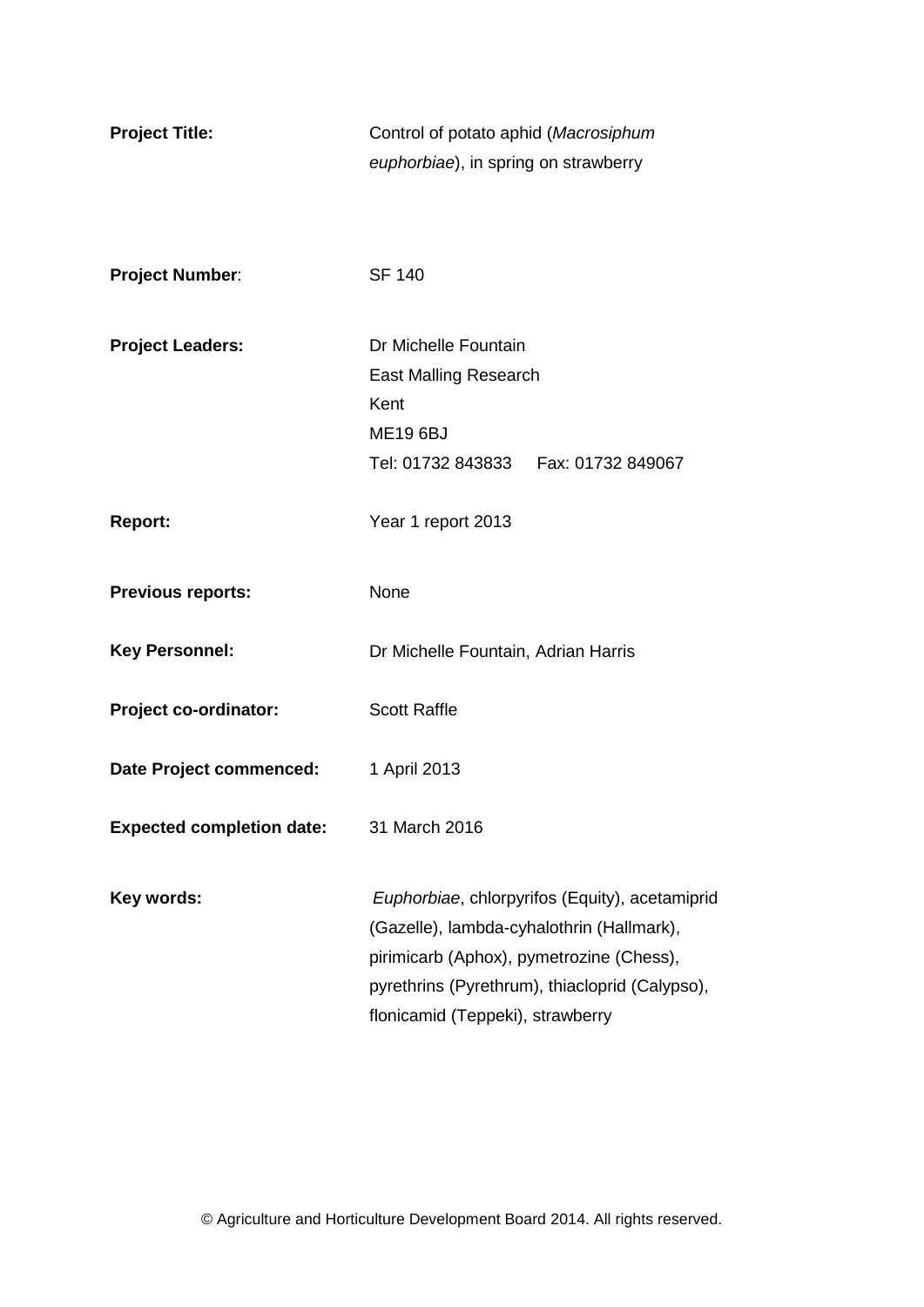#### **Disclaimer**

Whilst reports issued under the auspices of the HDC are prepared from the best available information, neither the authors nor the HDC can accept any responsibility for inaccuracy or liability for loss, damage or injury from the application of any concept or procedure discussed.

The results and conclusions in this report may be based on an investigation conducted over one year. Therefore, care must be taken with the interpretation of the results.

#### **Use of pesticides**

Only officially approved pesticides may be used in the UK. Approvals are normally granted only in relation to individual products and for specified uses. It is an offence to use nonapproved products or to use approved products in a manner that does not comply with the statutory conditions of use, except where the crop or situation is the subject of an off-label extension of use.

Before using all pesticides check the approval status and conditions of use.

Read the label before use: use pesticides safely.

#### **Further information**

If you would like a copy of the full report, please email the HDC office (hdc@hdc.org.uk), quoting your HDC number, alternatively contact the HDC at the address below:

Horticultural Development Company, Stoneleigh Park, Kenilworth, Warwickshire, CV8 2TL T: 0247 669 2051 E: [hdc@hdc.org.uk](mailto:hdc@hdc.org.uk)

The contents of this publication are strictly private to HDC members. No part of this publication may be copied or reproduced in any form or by any means without prior written permission of the Horticultural Development Company.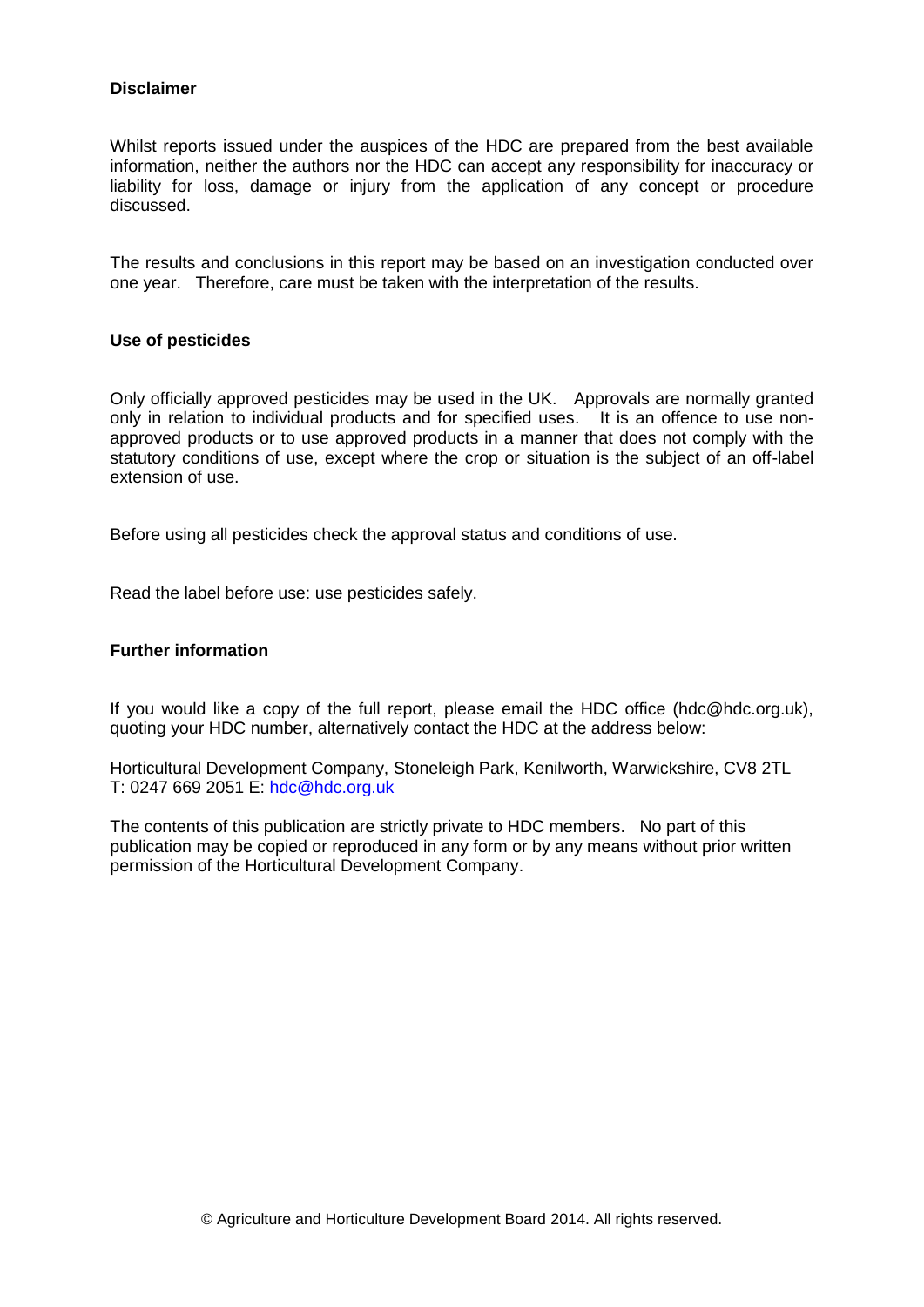# *GROWER SUMMARY*

### **Headline**

Spring applications of insecticides were effective against potato aphid, *Macrosiphum euphorbiae,* in strawberry.

### **Background and expected deliverables**

A range of aphids are pests of strawberry, including the strawberry aphid (*Chaetosiphon fragaefolii*), the shallot aphid (*Myzus ascalonicus*), the melon cotton aphid (*Aphis gossypii*), the glasshouse and potato aphid (*Aulacorthum solani*) and the potato aphid (*Macrosiphum euphorbiae*). They cause direct damage to the plant, including distortion, and strawberry aphid and sometimes possibly some other species transmit viruses. The potato aphid has become a more common pest of strawberry in recent years. It produces copious amounts of honey dew which can contaminate the fruit. Many of the insecticides applied through the season are targeted to control potato aphid.

HDC project SF 094 - *Minimising pesticide residues in strawberry through integrated pest, disease and environmental crop management* (HortLINK HL0191) - demonstrated that autumn sprays of thiacloprid helped control spring infestations of aphids on strawberry. However, autumn applications need to be well timed and are subject to the weather and ground conditions in October. Some plantations may not receive sprays leading to problems with aphids early the following spring.

There is a need to identify which products would be more effective in spring. There are reports by agronomists that some populations of *Macrosiphum euphorbiae* may be less susceptible than others to certain insecticides, but this currently has no impact on the levels of control that can be achieved with approved insecticides in brassicas and potato (IRAG 2008; 2012).

Another cause of incomplete control may be due to insufficient temperatures in the spring preventing uptake of plant protection products into the plant.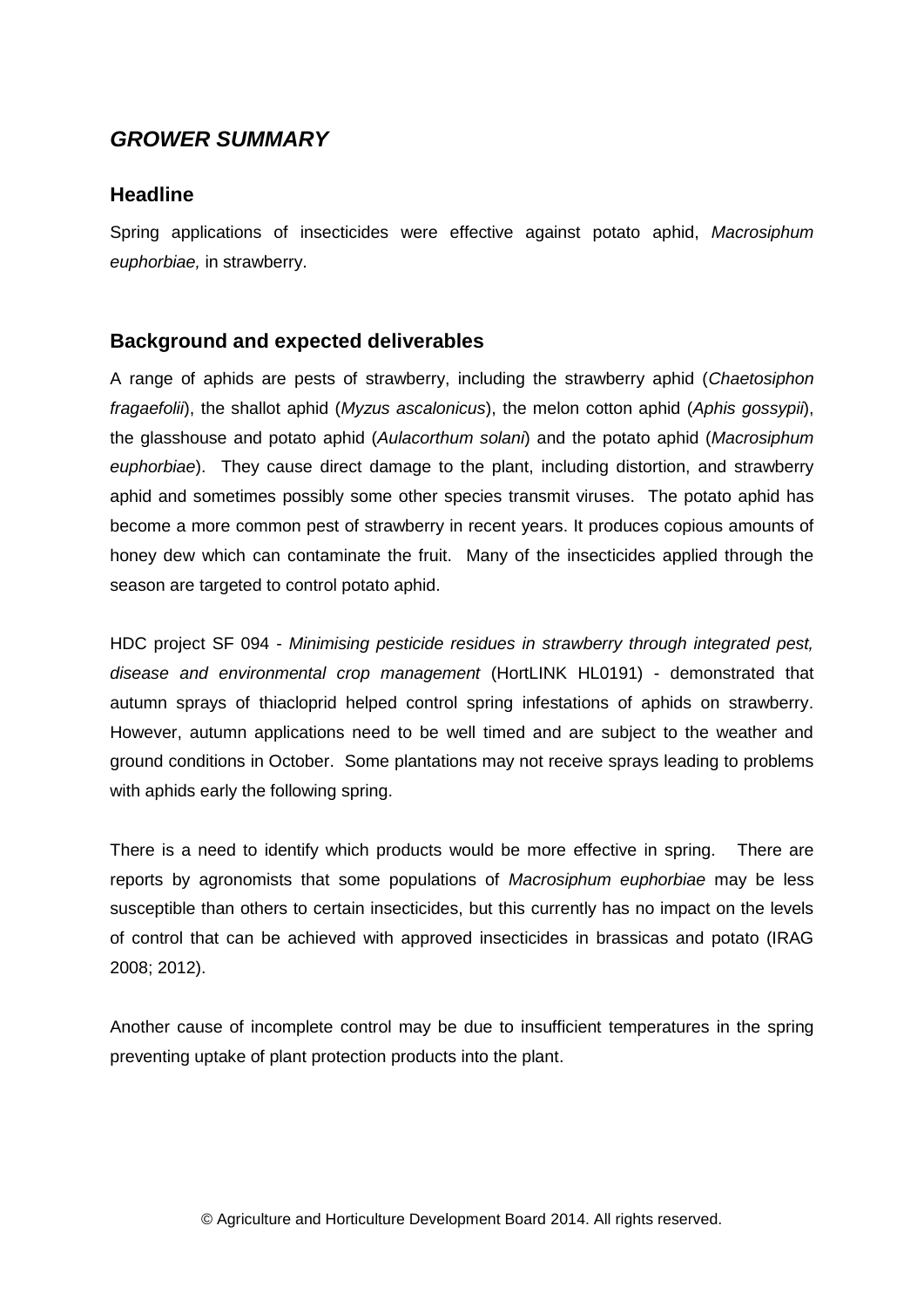This project will determine which crop protection products are best for control of aphids (potato aphid in particular) on strawberry in the spring and whether their efficacy can be improved in admixture with other aphicidal products or adjuvants.

## **Summary of the project and main conclusions**

The main aim of the project was to improve the control of potato aphid (*M. euphorbiae*) in the spring on strawberry. In the first year nine insecticides were screened: acetamiprid (Gazelle), a coded product, chlorpyrifos (Equity) flonicamid (Teppeki), lambda-cyhalothrin (Hallmark), pirimicarb (Aphox), pymetrozine (Chess), pyrethrins (Pyrethrum) and thiacloprid (Calypso). These were compared to an untreated control.

A randomised block design polytunnel trial was set up using plants in their third year of growth and inoculated with *M. euphorbiae.* Two insecticide applications, 2 weeks apart (19 Apr and 03 May), were applied at 1000 l/ha using a hand pump knapsack sprayer. The average daily air temperatures on the days the plants were sprayed were  $5.0^{\circ}$ C and  $13.0^{\circ}$ C, respectively. A pre-assessment of the numbers of adult and nymph aphids on three young leaves in the centre of each plant was made on 17 April. Post treatment application assessments were made on 22 April, 29 April and 10 May. On all occasions, five centre (mid age) leaves per plant were selected from four plants per plot to assess numbers of live adults and nymphs. In addition, samples of *M. euphorbiae* were collected from three farms experiencing difficulties in controlling the aphid and sent to Rothamsted Research for resistance testing.

The trial was done in typical spring temperatures (average  $10.4^{\circ}$ C). Numbers of aphids on the untreated control plots continued to increase over the trial period. All the approved and non-approved insecticides tested including acetamiprid (Gazelle), the coded product, chlorpyrifos (Equity), flonicamid (Teppeki), lambda-cyhalothrin (Hallmark), pirimicarb (Aphox), pymetrozine (Chess), pyrethrins (Pyrethrum) and thiacloprid (Calypso), reduced numbers of aphids on the strawberry plants by at least 80%. By the end of the trial (10 May), no aphids were found on plants that had been treated with Gazelle, the coded product, Hallmark, Pirimicarb or Pyrethrins. Chess was less effective. There were no significant phytotoxic effects. Resistance testing indicated that some populations of *M. euphorbiae* may be able to survive a period of starvation caused by pymetrozine (Chess), but more sampling is needed to confirm this and how widespread it may be.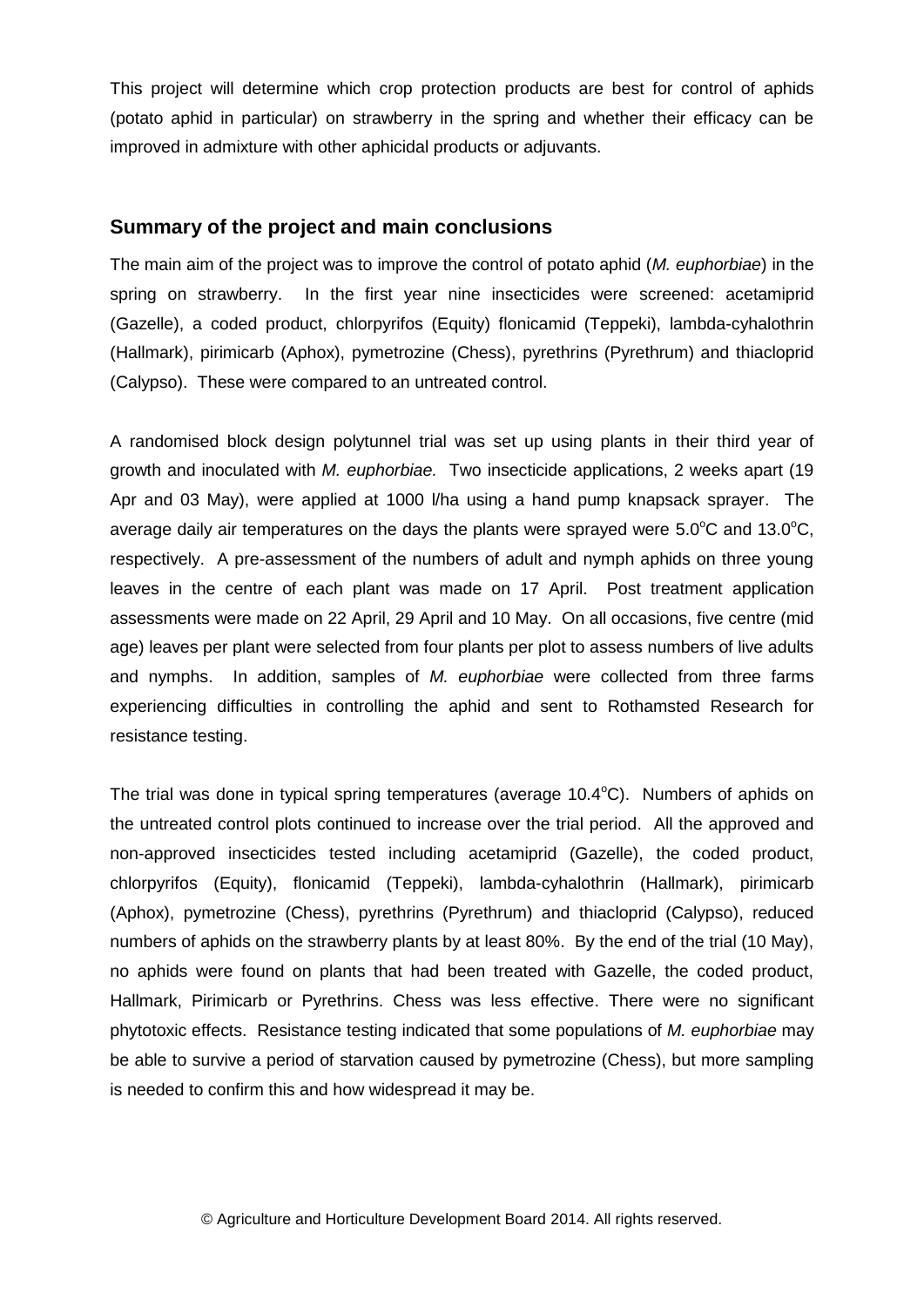# **Financial benefits**

Potentially, if not controlled, aphid infestations can lead to complete crop loss. No quantitative data on industry average losses resulting from aphid infestation is available but conservatively assuming that 1% of the crop is lost, this is equivalent to 507 tonnes of strawberries, worth £2.1 million per annum. Improved control as a result of this work would reduce the scale of these losses considerably. The results of this study may also be transferable to other affected crops such as raspberry, loganberry and hops.

# **Action points for growers**

- Growers should ensure a good spray coverage of the underside of strawberry leaves. Water sensitive papers attached during spraying will give a good indication if this is being achieved
- Insecticide resistance management must be incorporated into spray programmes by following the recommendations on the product label and rotating modes of actions of pesticides
- Many aphicides are more effective at warmer temperatures, when they have a better fumigant action (chlorpyrifos, pirimicarb) and/or are more rapidly taken up into the plant then ingested by aphids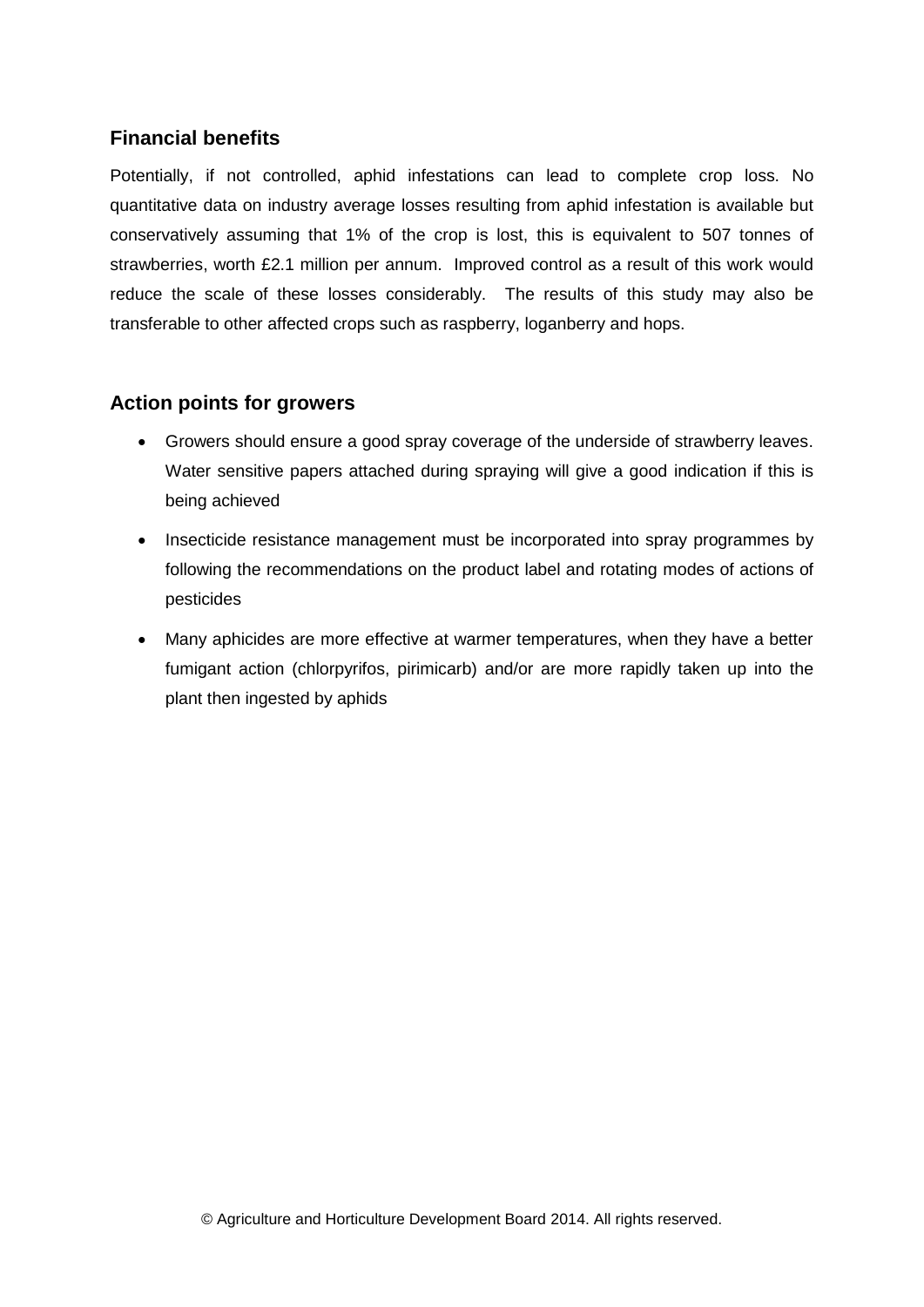# *SCIENCE SECTION*

### **Control of potato aphid (***Macrosiphum euphorbiae***), in spring, on strawberry**

### **Introduction**

### **Background**

### **General**

Aphids are common and important pests of strawberry. They damage plants directly by sucking sap, causing plant distortion and contaminating foliage, flowers and fruits with honeydew and cast skins. The most common species, the strawberry aphid (*Chaetosiphon fragaefolii*), transmits a number of virus diseases which often occur in complexes. Another important pest species, the melon and cotton aphid (*Aphis gossypii*), infests foliage and flowers forming dense colonies in patches which produce copious secretions of honeydew which rapidly become blackened by sooty mould. This aphid can also transmit mottle virus. Insecticide resistant strains of this aphid species are widespread and growers have difficulty achieving control with organophosphate (OP), carbamate or pyrethroid insecticides.

### **The problem**

In recent years growers have reported problems in controlling aphids in early spring, in particular the potato aphid, *Macrosiphum euphorbiae* (Fig. 1). This is more likely to be a consequence of lower temperatures reducing the efficacy of products than aphicide resistance alone (IRAG 2008, 2012). As the strawberry growing season is being bought forward by protected cropping with crops under fleece and tunnels, this is becoming a more regular and widespread problem.



**Figure 1.** Potato aphid adults and nymphs on strawberry leaf

© Agriculture and Horticulture Development Board 2014. All rights reserved.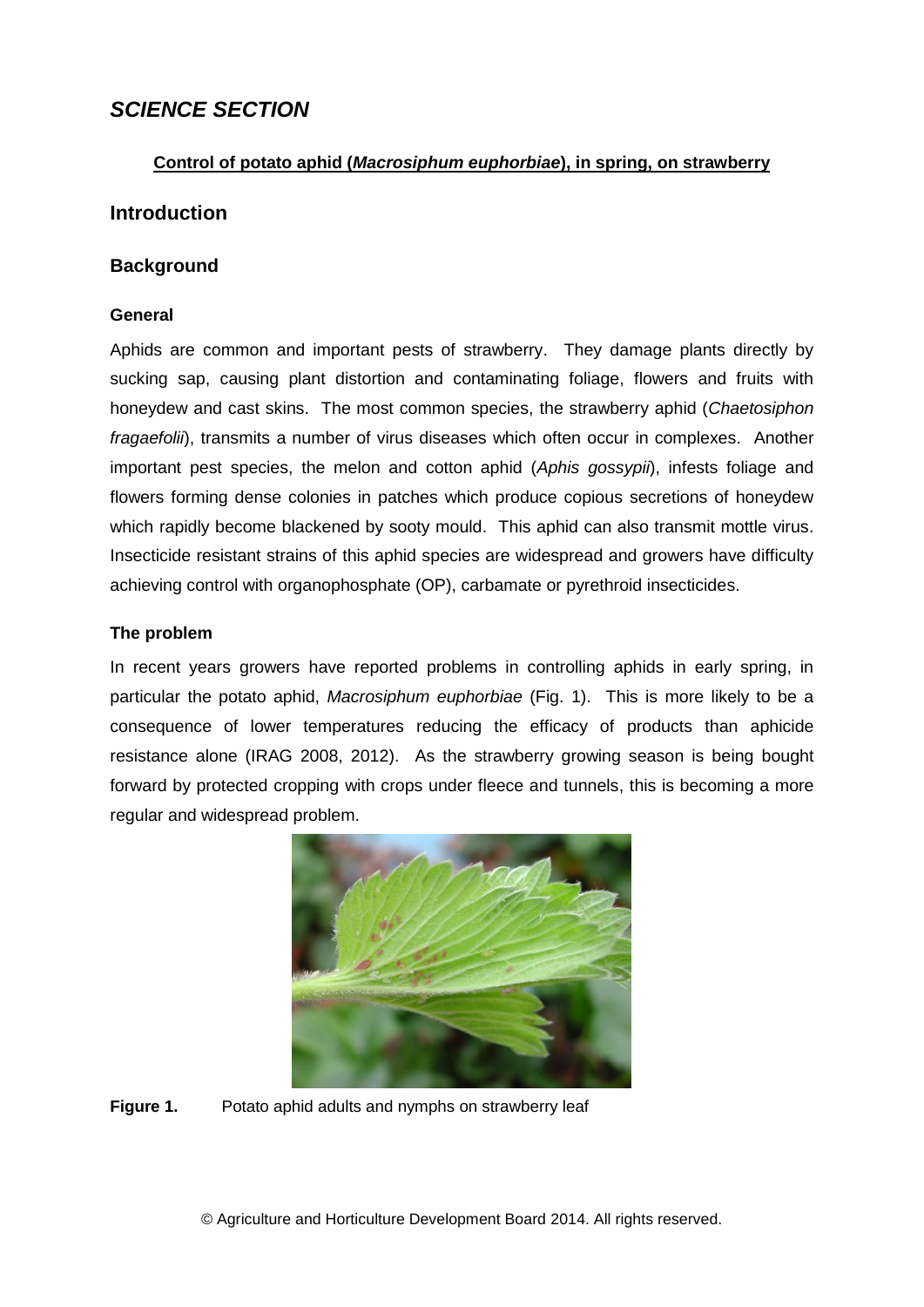### **Damage**

Damage varies between the species of aphid, but on strawberry, *M. euphorbiae* produces honeydew and cast skins, resulting in sooty moulds, making the fruit unmarketable (Trumble et al. 1983). It can also distort the leaves and berries (Irving et al. 2012).

### **Lifecycle**

*M. euphorbiae* is a host alternating species and is asexual when breeding on strawberry during the growing season, with sexually reproductive forms produced from April where they migrate to other hosts including potato, tomato and lettuce, and again in the autumn to *Rosa sp*. However, most populations survive parthenogenetically, overwintering on potato eyes or in heated or unheated glasshouses. Under suitable conditions it can breed on strawberry all year round (Alford 1984). It develops rapidly in the spring on the young foliage of strawberry and is polyphagous. The aphid also feeds on raspberry, loganberry and hops (Alford 1984). For more information see:

<http://www.cabi.org/isc/?compid=5&dsid=32154&loadmodule=datasheet&page=481&site=144>

### **Biological control**

There are several factors that naturally control *M. euphorbiae* populations. Heavy rainfall washes aphids off plants (Hughes 1963; Maelzer 1977), however, this mortality factor is small because are aphids usually present on the protected under surface of leaves (Walker et al. 1984) and most strawberry production is now under protection.

Many aphids are controlled by predators, parasites and pathogens (Hagen & van den Bosch 1968). In HortLINK Project HL0191/HDC SF 94, small plot experiments examined the effects of sowing flowering plants alongside strawberry plantings on numbers of aphid predators and parasitoids in the crop. The plants used were *Medicago sativa, Silene dioecia, Echium vulgare* and a mixture of annual species, cornflower (*Centaurea cyanus*)*,* corn marigold (*Anthemis arvensis*) and corn chamomile (*Chrysanthemum segetum*). There was no apparent effect of these flowering plants on the numbers of beneficial insects found in adjacent strawberry plants when compared with a bare soil control. *Aphidius eglanteriae* proved difficult to mass produce so an alternative species, *Ephedrus cerasicola,* was assessed for its effectiveness in reducing *Chaetosiphon fragaefolii* populations in a potted plant experiment. A mix of six parasitoids was used and compared with *E. cerasicola* alone and an untreated control; this mix has been designed to contain species that attack all the main aphid pests of strawberry. Results showed that releasing parasitoids onto aphidinfested plants significantly reduced the populations of both *C. fragaefolii* and *M. euphorbiae*. Distributors of the six species mix of aphid parasitoids of aphids recommend that parasitoids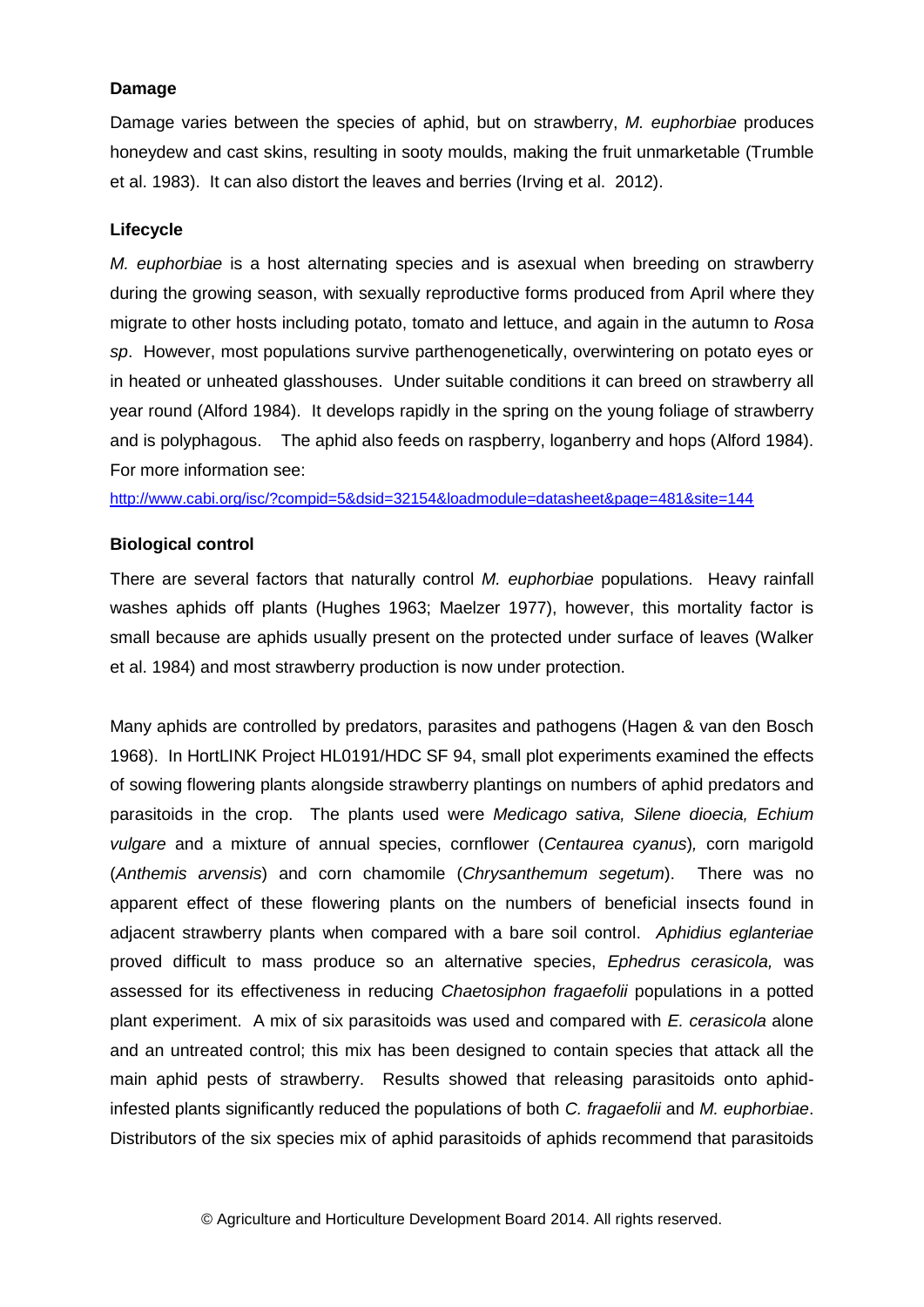are introduced to crops before aphids are seen in order to increase the potential to control populations effectively.

### **Conventional crop protection products**

Aphids on strawberry are mainly controlled by sprays of insecticides, often applied as a routine against a range of pests in spring before flowering, with supplementary sprays of aphicides when damaging infestations develop. Several insecticides approved on strawberry crops in the UK are effective against aphids and several have a specific label recommendation for control of these pests. Some have harmful effects on biocontrol agents commonly used in strawberry crops, including the predatory mites *Phytoseiulus persimilis* and *Neoseiulus cucumeris,* and other predators and parasites that can be used for biocontrol of aphids.

- 1) Chlorpyrifos is a moderately persistent OP insecticide which is fairly effective against aphids but will not control resistant strains of the melon and cotton aphid (*Aphis gossypii*). It has moderately long (six-eight weeks) harmful effects on the predatory mite *N. cucumeris* which is frequently used for biocontrol of tarsonemid mite and thrips in strawberry crops
- 2) The contact and translaminar carbamate, pirimicarb, is comparatively safe to beneficials and biocontrol agents but not effective against resistant strains of the *A. gossypii* and less likely to the efficacious at temperatures below 15<sup>o</sup>C
- 3) The contact and translaminar chloronicotinyl insecticide, thiacloprid, has an EAMU for use on strawberries and will control resistant strains of the *A. gossypii*. It is moderately harmful to predatory mites used as biocontrol agents and very harmful to *Orius* predatory bugs
- 4) Pymetrozine is a systemic insecticide and has an EAMU for use in strawberry. It acts mainly as an aphid anti-feedant. Its main advantage is that it is comparatively safe to natural enemies and biocontrol agents, including the predatory midge *Aphidoletes aphidimyza*
- 5) Acetamiprid is only approved for non-harvested strawberry, e.g. nursery plants and has a harvest interval of 365 days

In field experiments where acetamiprid and abamectin were tested against *C. fragaefolii*, acetamiprid was very effective at reducing numbers of the aphid. Naturally occurring beneficial anthocorid species were reduced in number but not eliminated in the acetamiprid treatment (Fitzgerald 2004).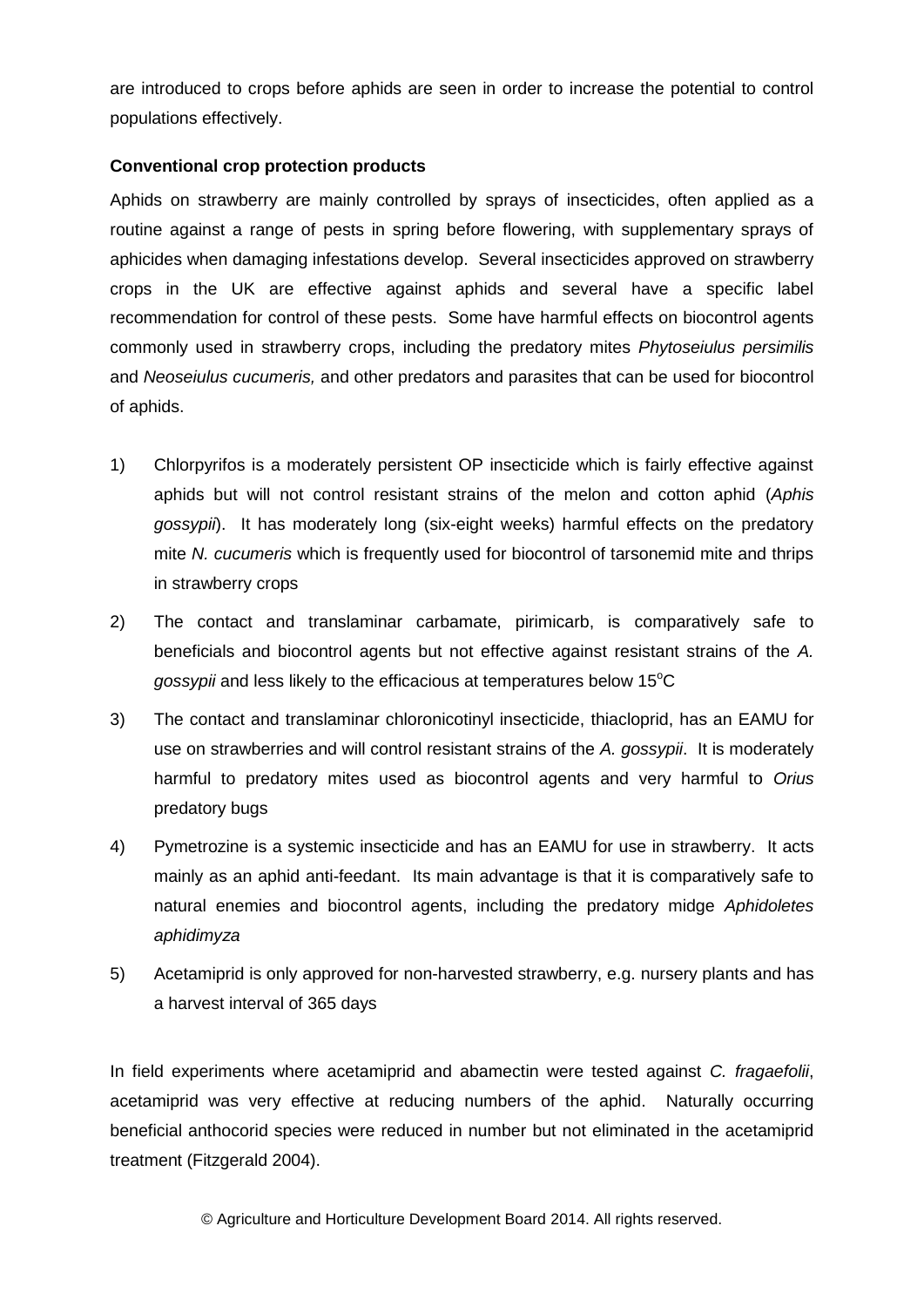In a field scale trial using four different timings of thiacloprid between the end of September and beginning of November, all applications reduced the numbers of *M. euphorbiae* on the crop the following spring compared to the untreated control (less than 50 aphids/100 leaves compared to more than 400 aphids/100 leaves) (HortLINK HL0191/HDC SF 94).

There is a need to identify which of these products would be more effective under cooler spring temperatures. A large proportion of UK strawberry production is under polythene tunnels and so products need to be trialled in both protected and outdoor crops.

There are reports by agronomists that some populations of *M. euphorbiae* may be less susceptible than others to certain insecticides, but this has no impact currently on the levels of control that can be achieved with approved insecticides in brassicas and potato (IRAG 2008; 2012).

### **Objective**

To improve the control of potato aphid (*Macrosiphum euphorbiae*) in the spring on strawberry

 Year 1: Screen up to nine insecticides to determine the most efficacious products for controlling potato aphid on strawberry

# **Materials and methods**

### **Site**

All facilities and testing were at East Malling Research, New Road, East Malling, Kent ME19 6BJ by kind permission of Gary Saunders. *M. euphorbiae* were cultured in glasshouse N. The trial was done in the NSA polytunnel (Fig. 2).

### **Culture and plot infestation**

Aphids were collected from various strawberry crops around EMR, both field and glasshouse, where they had been difficult to control the previous year. On 13 February 2013, 260 strawberry (*Fragaria x ananassa*) plants (cv. Evie II, in pots, in their third year) were moved into the glasshouse and inoculated with *M. euphorbiae* by spreading infested leaves over the tops of the plants. The plants inoculated with *M. euphorbiae* were moved on 2 April into the tunnel, which was covered in polythene to maintain higher than average spring temperatures to encourage aphids to reproduce, until the treatments were applied.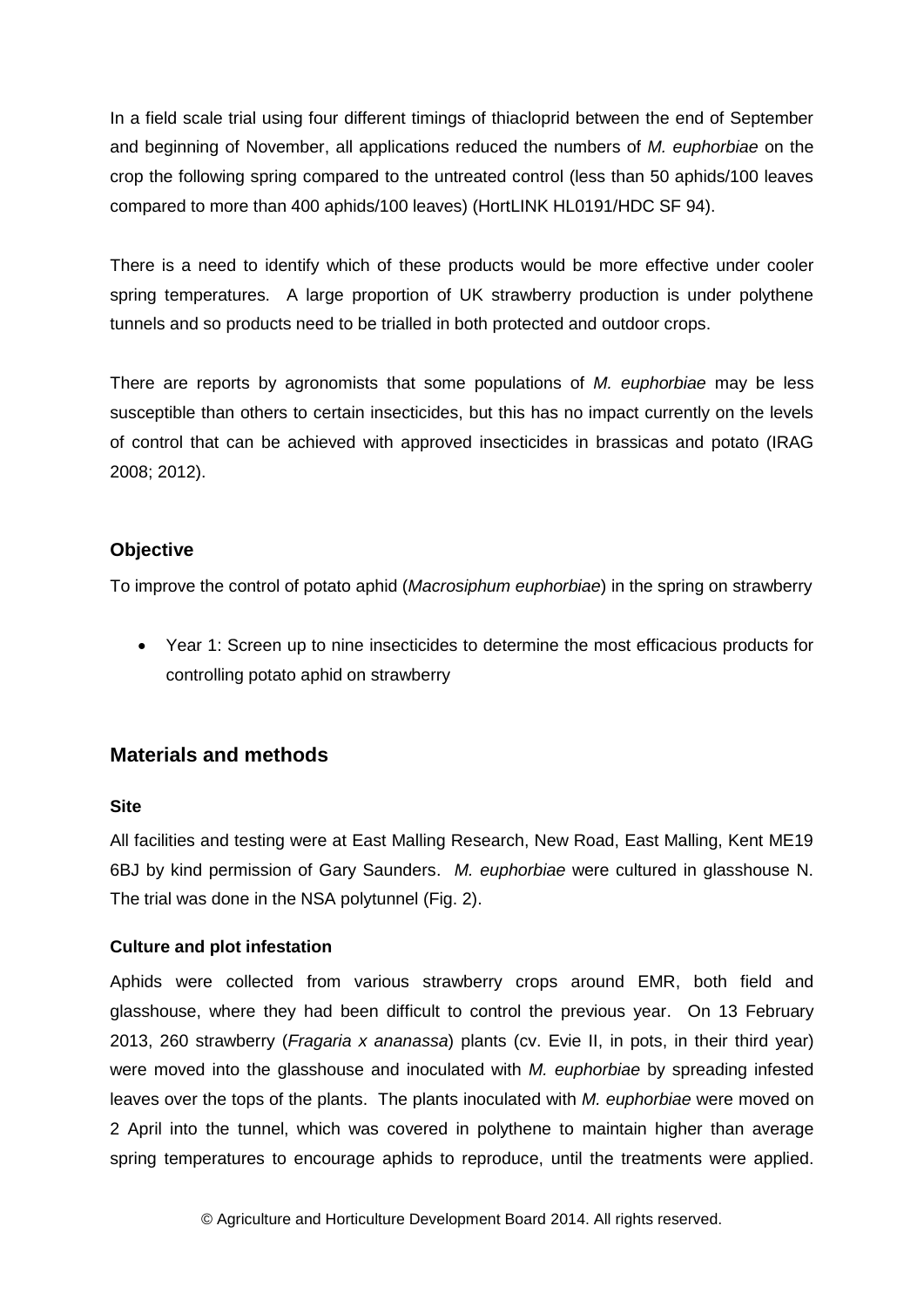On 4 April six large *M. euphorbiae* females were added to each plot to encourage population growth.



**Figure 2. (**a) Trial set up to encourage aphid population growth and (b) during trial

### **Experimental design and layout**

The trial was a randomised block experiment with four replicates of 10 treatments including an untreated control. Each plot consisted of six drip irrigated, potted plants (=240 plants). The plots in each block were arranged end to end in a row, with 1 m spacing between (Fig. 3). Plants were in their third year of growth giving a dense canopy.



**Figure 3.** Set up of plants (green circles) in plots (groups of six) in polytunnel

© Agriculture and Horticulture Development Board 2014. All rights reserved.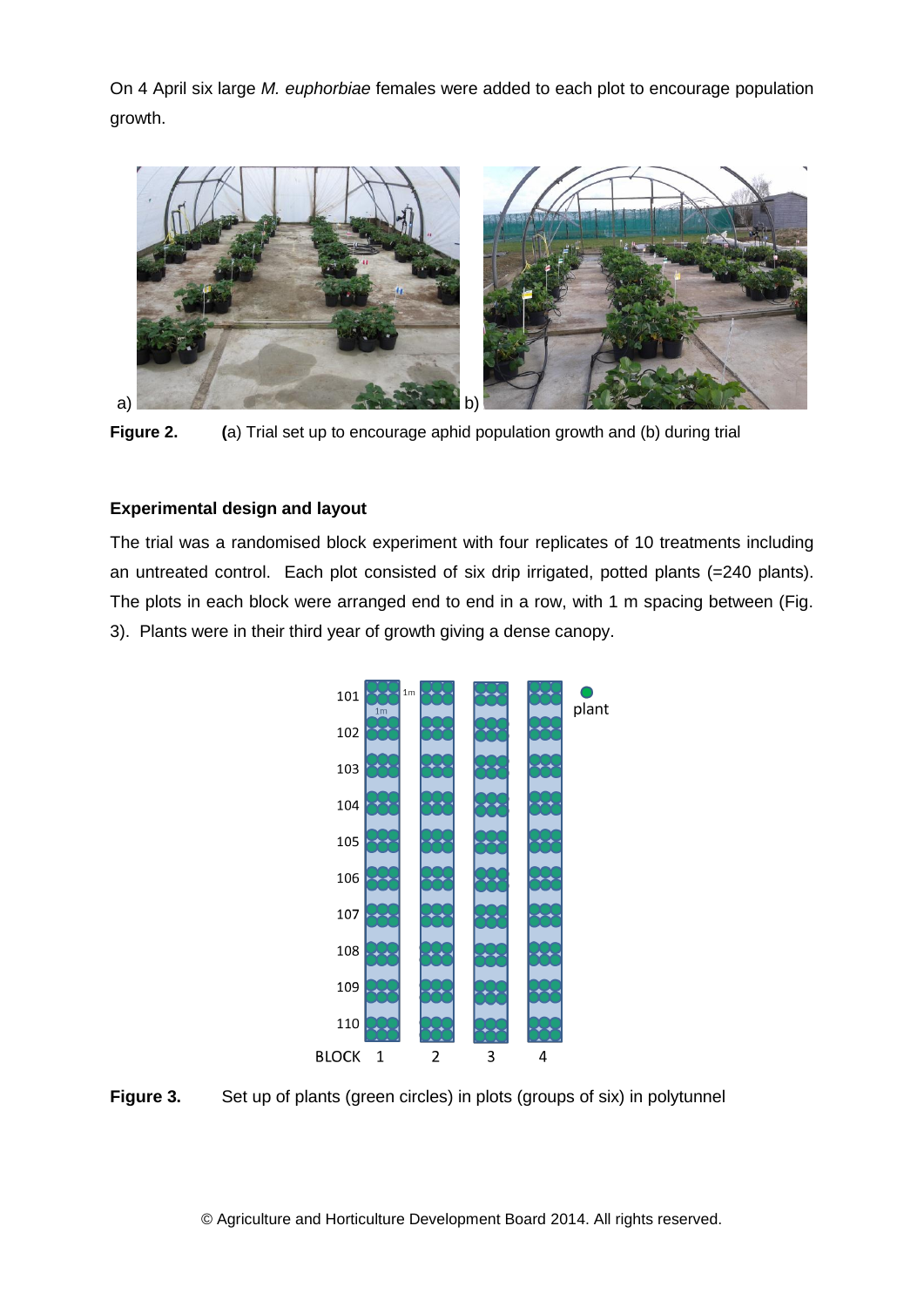### **Treatments**

Products tested are detailed in Table 1 and included flonicamid (Teppeki) and a coded product, not approved for use on strawberry.

| Table 1. | Insecticide products tested for control of Macrosiphum euphorbiae, in the spring, in |
|----------|--------------------------------------------------------------------------------------|
|          | year 1. *maximum product use rate for organic media grown plants (I/ha)              |

| <b>Product</b>                                                     | <b>Product</b><br>dose<br>(/ha) | <b>Harvest</b><br><b>Interval</b> | <b>Approval</b> |
|--------------------------------------------------------------------|---------------------------------|-----------------------------------|-----------------|
| 1. Chlorpyrifos (Equity) 480g/l EC                                 | 1.501                           | 7 d                               | 20082711        |
| 2. Acetamiprid (Gazelle 20% w/w SG)                                | 0.500 kg                        | 365 d                             | 2857/08         |
| 3. Lambda-cyhalothrin (Hallmark with Zeon technology 100g/l<br>CS) | 0.1501                          | 3 d                               | 1705/11         |
| 4. Pirimicarb (Aphox 50% w/w WG)                                   | $0.560$ kg                      | 3d                                | 20070152        |
| 5. Pymetrozine (Chess 50% w/w WG)                                  | 0.400 kg                        | 84 d                              | 0504/07         |
| 6. Pyrethrin (Pyrethrum 5 EC 50 g/l)                               | $2.4$ $\vert$ <sup>*</sup>      | <b>Not</b><br><b>Stated</b>       | 20100231        |
| 7. Thiacloprid (Calypso SC 450 g/l)                                | 0.2501                          | 3d                                | 0334/06         |
| 8. Flonicamid (Teppeki 50% w/w WG)                                 | 140 <sub>g</sub>                |                                   | No<br>approval  |
| Coded HDCI 057<br>9.                                               | 1.01                            |                                   | No.<br>approval |
| 10. Untreated                                                      |                                 |                                   |                 |

### **Treatment application**

Two treatments, two weeks apart, were applied at a volume rate of 1,000 l/ha using a hand pump knapsack sprayer with a hand lance (by PA1 and PA6 qualified EMR staff). This minimised inter-plot contamination by spray drift. An Albuz 208 purple hollow cone nozzle was used and the application rate was based on a planting of 40,000 plants/ha. Each plant received 25 ml of sprayate. The accuracy of application of each treatment was estimated by measurement of the amount of spray that had actually been applied (calculated from the initial minus the final volume of sprayate left in the tank, divided by amount that should have been left had the spray been applied at exactly the correct volume rate). Applications were generally accurate (Table 2.), although four applications were only within 8% of target.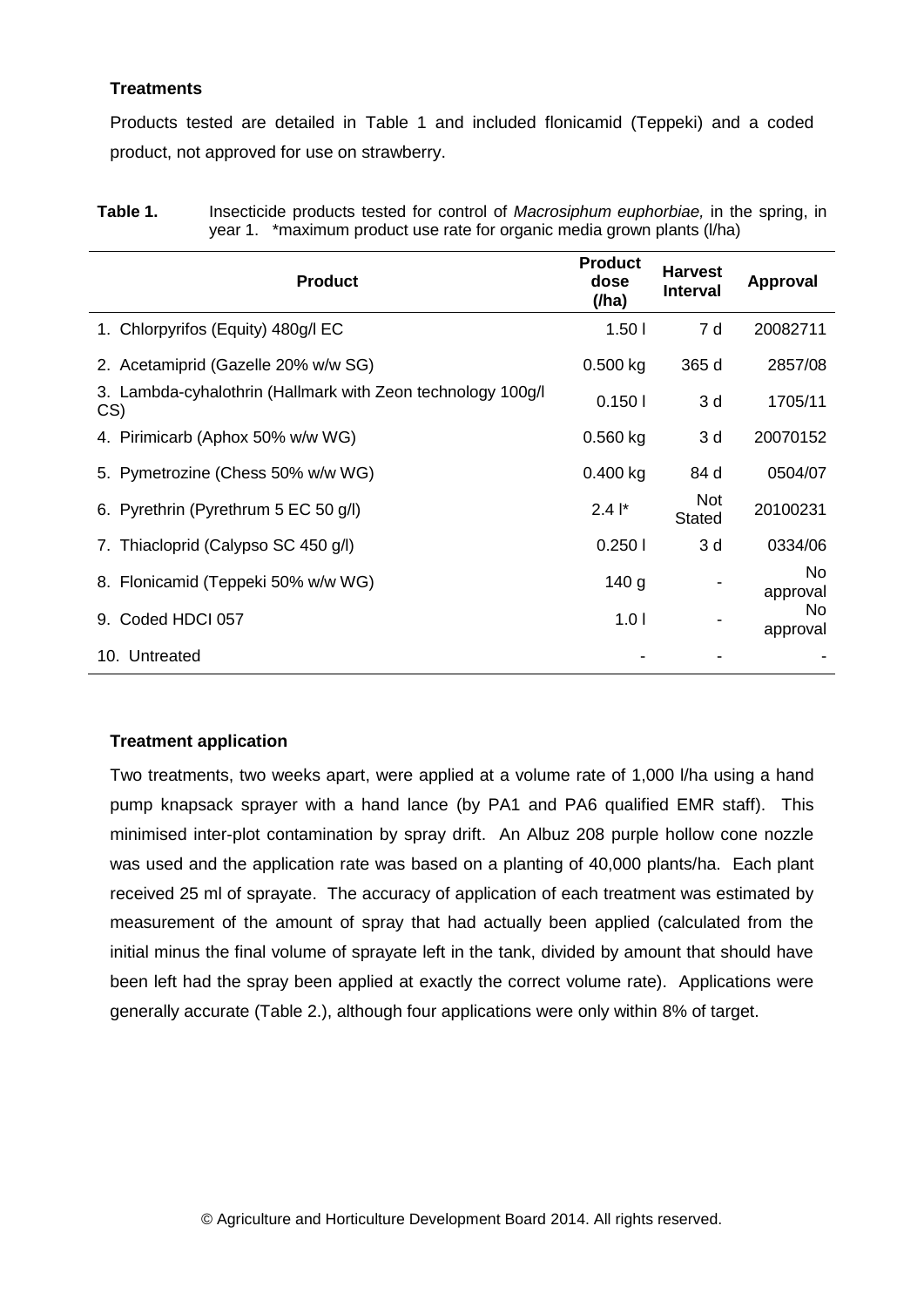|    | Spray round and date | <b>Treatment No:</b> | Accuracy (%) |
|----|----------------------|----------------------|--------------|
| 1. | 19 April             |                      | 100%         |
|    |                      | 2                    | 100%         |
|    |                      | 3                    | 100%         |
|    |                      | 4                    | 100%         |
|    |                      | 5                    | 92%          |
|    |                      | 6                    | 100%         |
|    |                      | 7                    | 100%         |
|    |                      | 8                    | 100%         |
|    |                      | $\boldsymbol{9}$     | 100%         |
| 2. | 03 May               | 1                    | 100%         |
|    |                      | $\overline{2}$       | 92%          |
|    |                      | 3                    | 100%         |
|    |                      | 4                    | 108%         |
|    |                      | 5                    | 100%         |
|    |                      | 6                    | 100%         |
|    |                      | 7                    | 92%          |
|    |                      | 8                    | 100%         |
|    |                      | 9                    | 100%         |

| Table 2. | Accuracy of spray application estimated from the amount of sprayate remaining in |
|----------|----------------------------------------------------------------------------------|
|          | the spray tank after spray application                                           |

### **Assessments**

A pre-assessment of the numbers of adult and nymph aphids on three young leaves in the centre of each plant was done on 17 April (Fig. 1). Post treatment application assessments were done on 22 April (three days after the first application), 29 April (10 days after the first application) and 10 May (seven days after the second spray application). On all occasions five centre (mid age) leaves per plant were selected from four plants per plot for numbers of live adults and nymphs. Aphid species were checked according to EPPO PP1/252. In addition, a phytotoxicity assessment was done on 26 April.

#### **Plot maintenance**

All plants were supplied with drip irrigation. The plantation was inspected weekly to check for pests, disease and any other problems. Plants were de-blossomed and de-fruited before the trial was started, and on each inspection, to discourage visits by pollinating insects and to encourage vegetative growth.

#### **Meteorological records**

Dry and wet bulb temperature, wind speed and direction were recorded before and after each spray occasion (Table 3). RH% was estimated from the dry and wet bulb temperature readings. Hourly temperature, humidity and rainfall records were collected from the EMR weather station.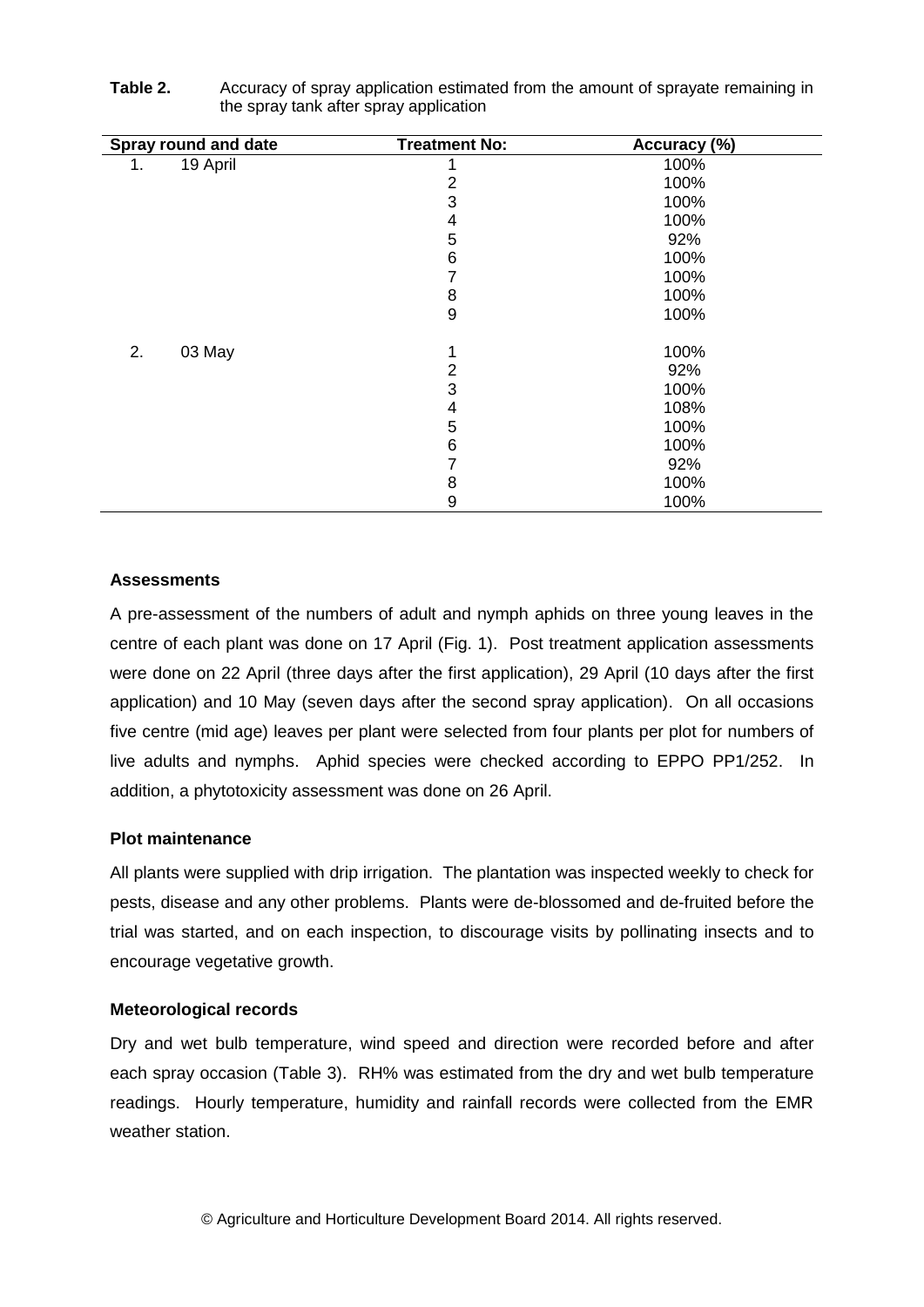| Table 3. | Weather conditions at the time of spray application |
|----------|-----------------------------------------------------|
|----------|-----------------------------------------------------|

|             |       | Air temperature |                  |    | Wind           |           |  |
|-------------|-------|-----------------|------------------|----|----------------|-----------|--|
| <b>Date</b> | Time  | °C dry          | °C wet<br>$%$ rh |    | speed<br>(Kmh) | direction |  |
|             |       |                 |                  |    |                |           |  |
| 19 Apr      | 08:00 | 8               | 7.5              | 93 | 6              | <b>NW</b> |  |
| 03 May      | 09:30 | 15              | 10               | 53 |                | N/A       |  |

 $N/A$  = not applicable

#### **Resistance testing**

Samples of *M. euphorbiae* were randomly selected across strawberry crops from three Kent farms experiencing difficulties in controlling the aphid and sent to Stephen Foster at Rothamsted Research for resistance testing. Colonies screened for resistance to imidacloprid, pirimicarb, lambda-cyhalothrin and pymetrozine; bioaasssay at 100 ppm.

#### **Statistical analysis**

Repeated measures ANOVA, covariance adjusted for pre-treatment was done where applicable and analyses was conducted on  $Log_{10}(mean+1)$  transformed data.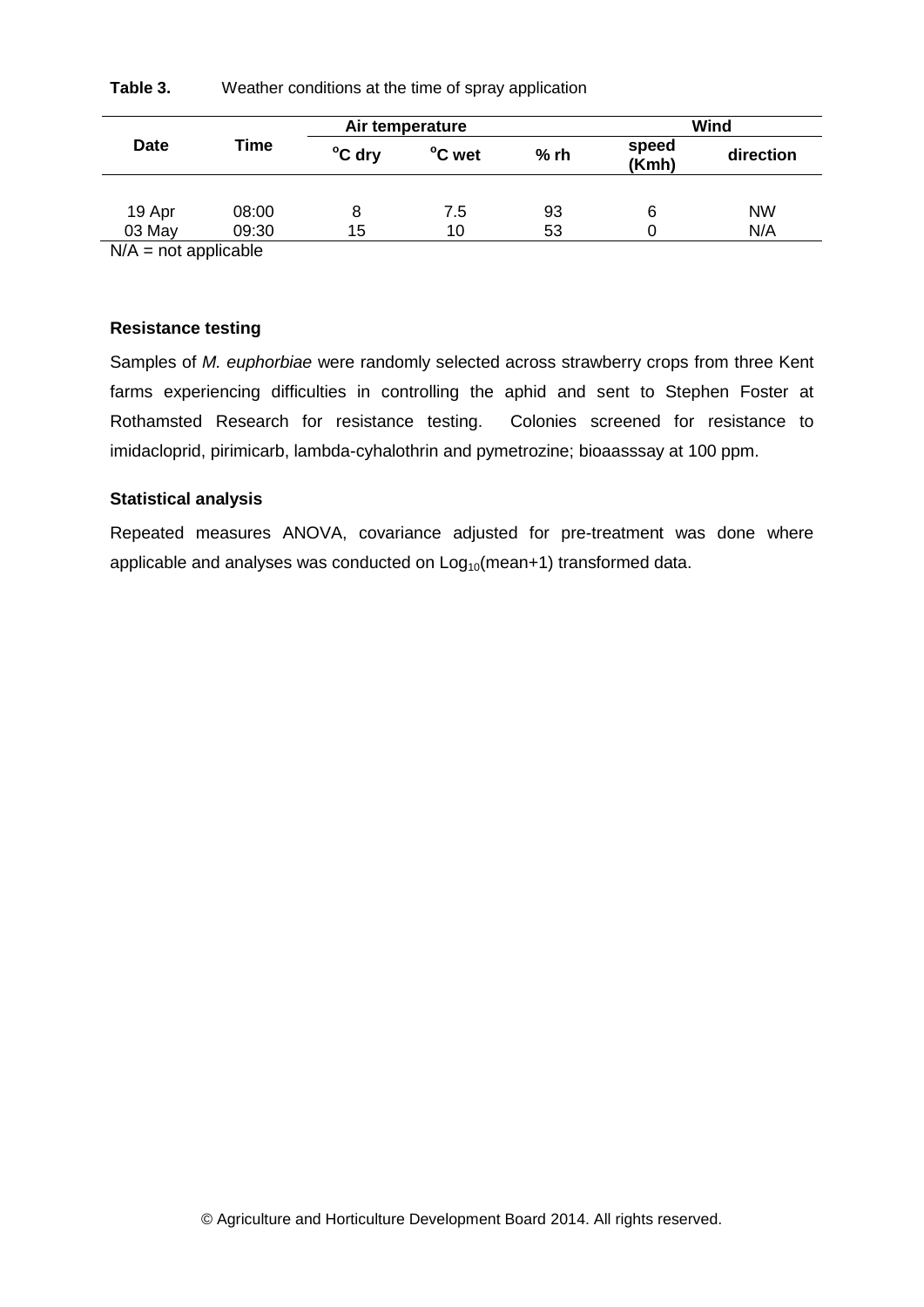### **Results**

The insecticide applications were applied in typical spring temperatures and there was very little rainfall throughout the trial period (Fig. 4). Average daily temperatures ranged from 4.6  $-14.3$ °C (overall average 10.4°C).



**Figure 4.** Weather data for the duration of the trial, solid arrow = spray application, hatched arrow = assessment date

There was a significant reduction in the numbers of *M. euphorbiae* on strawberry leaves over the duration of the trial on all of the plots, with the exception of the untreated plants, where numbers of aphids increased between 22 Apr and 10 May (Table 4). All of the insecticide treated plants had significantly lower numbers of aphids on the leaves by the end of the experiment compared to the untreated control (Table 4, Fig 5). By the final assessment, no aphids were found on plants that had been treated with Gazelle, the coded product HDCI 057, Hallmark, Pirimicarb or Pyrethrins. Chess was less effective than all the other treatments at reducing aphid numbers (Table 4, Fig 5). There were no significant phytotoxic effects of the insecticide applications on the plants.

#### **Resistance testing**

There was no evidence of resistance to imidacloprid, pirimicarb or lambda-cyhalothrin in two of the samples of *M. euphorbiae* tested. In sample 1, 77% of the population was affected or dead (not resistant) when treated with pymetrozine. In sample 3, all aphids died in culture,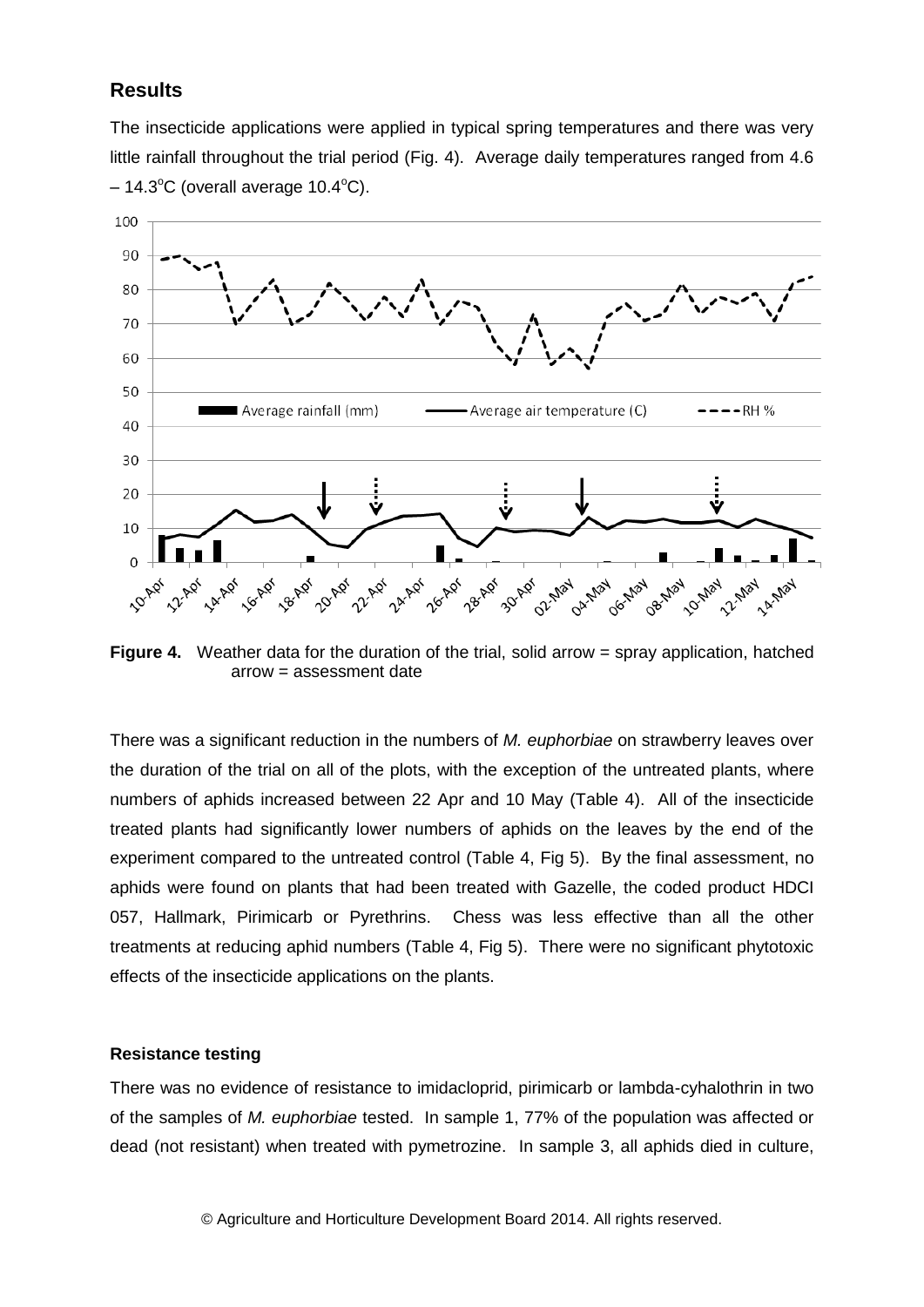but the sample from the second farm gave only 18% affected or dead after exposure to pymetrozine (Table 5). Unaffected nymphs from this culture were moved to fresh, untreated leaves to see if they could grow to adults and reproduce. The test was repeated on the surviving aphid population and only 26% of the population was affected. However, all of the aphids died two days later. It was concluded that the population was not resistant and that the *M. euphorbiae* population had a high genetic variation which enabled it to survive a period of starvation.

| Table 4. | Mean and Log <sub>10</sub> (+1) mean numbers of <i>Macrosiphum euphorbiae</i> per five leaves. |
|----------|------------------------------------------------------------------------------------------------|
|          | Covariate (pre assessment) adjustment was not significant and was removed                      |
|          | from final analysis. There was no time * treat interaction                                     |

|                                            | <b>Actual</b> |        | $Log10(+1)$ mean |              |         |  |  |
|--------------------------------------------|---------------|--------|------------------|--------------|---------|--|--|
| <b>Treatment/Date</b>                      | mean          | 22-Apr | 29-Apr           | 10-May       | overall |  |  |
| Acetamiprid (Gazelle 20% w/w SG)           | 2.1           | 0.685  | 0.151            | 0            | 0.279a  |  |  |
| Coded product HDCI 057                     | 2.1           | 0.450  | 0.195            | 0            | 0.215a  |  |  |
| Chlorpyrifos (Equity) 480g/l EC            | 3.2           | 0.349  | 0.595            | 0.354        | 0.433a  |  |  |
| Flonicamid (Teppeki 50% w/w WG)            | 3.1           | 0.556  | 0.270            | 0.195        | 0.340a  |  |  |
| Lambda-cyhalothrin (Hallmark 100g/l<br>CS) | 2.5           | 0.540  | 0.336            | 0            | 0.292a  |  |  |
| Pirimicarb (Aphox 50% w/w WG)              | 2.0           | 0.749  | 0.075            | 0            | 0.275a  |  |  |
| Pymetrozine (Chess 50% w/w WG)             | 8.7           | 1.060  | 0.945            | 0.376        | 0.794c  |  |  |
| Pyrethrins (Pyrethrum 5 EC 50 g/l)         | 2.9           | 0.687  | 0.520            | 0            | 0.402a  |  |  |
| Thiacloprid (Calypso SC 450 g/l)           | 5.1           | 0.584  | 0.525            | 0.369        | 0.493a  |  |  |
| Untreated                                  | 55.7          | 1.125  | 1.715            | 1.804        | 1.548b  |  |  |
| <b>Time</b>                                |               |        |                  |              |         |  |  |
| 22 April                                   | 7.28          |        |                  |              | 0.679   |  |  |
| 29 April                                   | 9.95          |        |                  |              | 0.533   |  |  |
| 10 May                                     | 8.95          |        |                  |              | 0.310   |  |  |
|                                            |               |        |                  | <b>Treat</b> |         |  |  |
|                                            |               |        |                  | F pr.        | < .001  |  |  |
|                                            |               |        |                  | s.e.d.       | 0.127   |  |  |
|                                            |               |        |                  | d.f.         | 27      |  |  |
|                                            |               |        |                  | I.s.d.       | 0.261   |  |  |
|                                            |               |        |                  |              |         |  |  |
|                                            |               |        |                  | <b>Time</b>  |         |  |  |
|                                            |               |        |                  | F pr.        | < .001  |  |  |
|                                            |               |        |                  | s.e.d.       | 0.088   |  |  |
|                                            |               |        |                  | d.f.         | 50      |  |  |
|                                            |               |        |                  | I.s.d.       | 0.182   |  |  |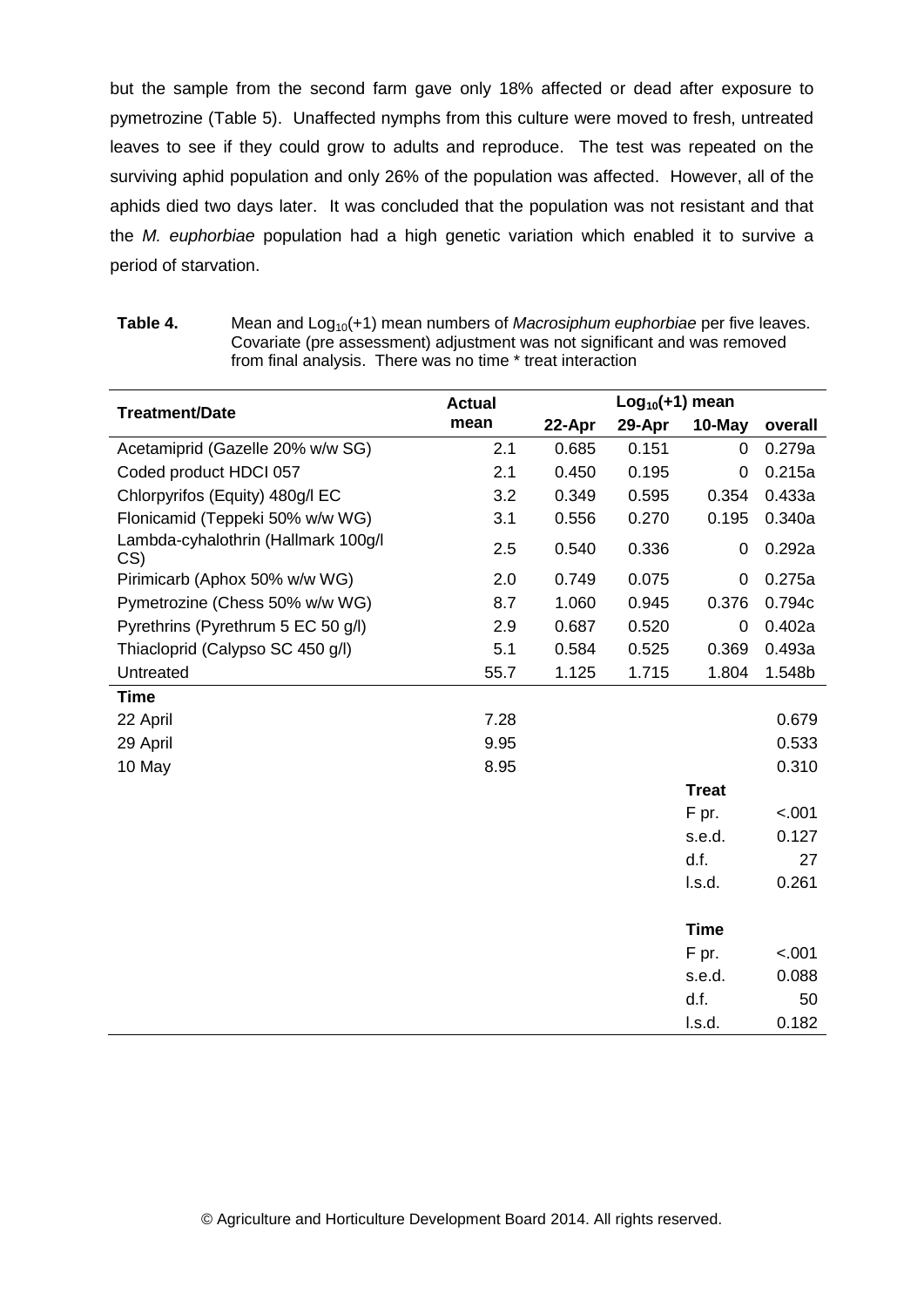

**Figure 5.** Overall mean numbers of potato aphid (*Macrosiphum euphorbiae)* per five leaves on strawberry plants treated with insecticides

| Table 5. | Pymetrozine resistance testing and spray programmes pre sampling of aphid |  |  |  |  |  |
|----------|---------------------------------------------------------------------------|--|--|--|--|--|
|          | colonies from three farms in Kent                                         |  |  |  |  |  |

| Farm                  |                                                                                       | 2                                                                                                                                              | 3                   |
|-----------------------|---------------------------------------------------------------------------------------|------------------------------------------------------------------------------------------------------------------------------------------------|---------------------|
| Date collected        | <b>10 June 13</b>                                                                     | <b>11 June 13 MF</b>                                                                                                                           | 19 Jun 13           |
| Spray<br>programme    | 13 April – Masai<br>23 April - Aphox/Calypso<br>02 May - Calypso<br>21 May - Hallmark | 07 Jan - Chlorpyrifos<br>11 Feb - Chlorpyrifos<br>23 Apr - Aphox/Calypso<br>30 Apr - Calypso/Chess<br>27 May - Pyrethrum<br>01 Jun - Pyrethrum | Not supplied        |
| % affected or<br>dead | 77 % test 1                                                                           | 18 % test 1<br>26% test 2<br>Died 2 days later                                                                                                 | All died in culture |

### **Conclusions**

- The trial was done in typical spring temperatures (average  $10.4^{\circ}$ C)
- Numbers of aphids on the untreated control plots continued to increase over the trial period
- All tested strawberry approved and non-approved insecticides [acetamiprid (Gazelle), the coded product HDCI 057, chlorpyrifos (Equity) flonicamid (Teppeki), lambdacyhalothrin (Hallmark), pirimicarb (Aphox), pymetrozine (Chess), pyrethrins

© Agriculture and Horticulture Development Board 2014. All rights reserved.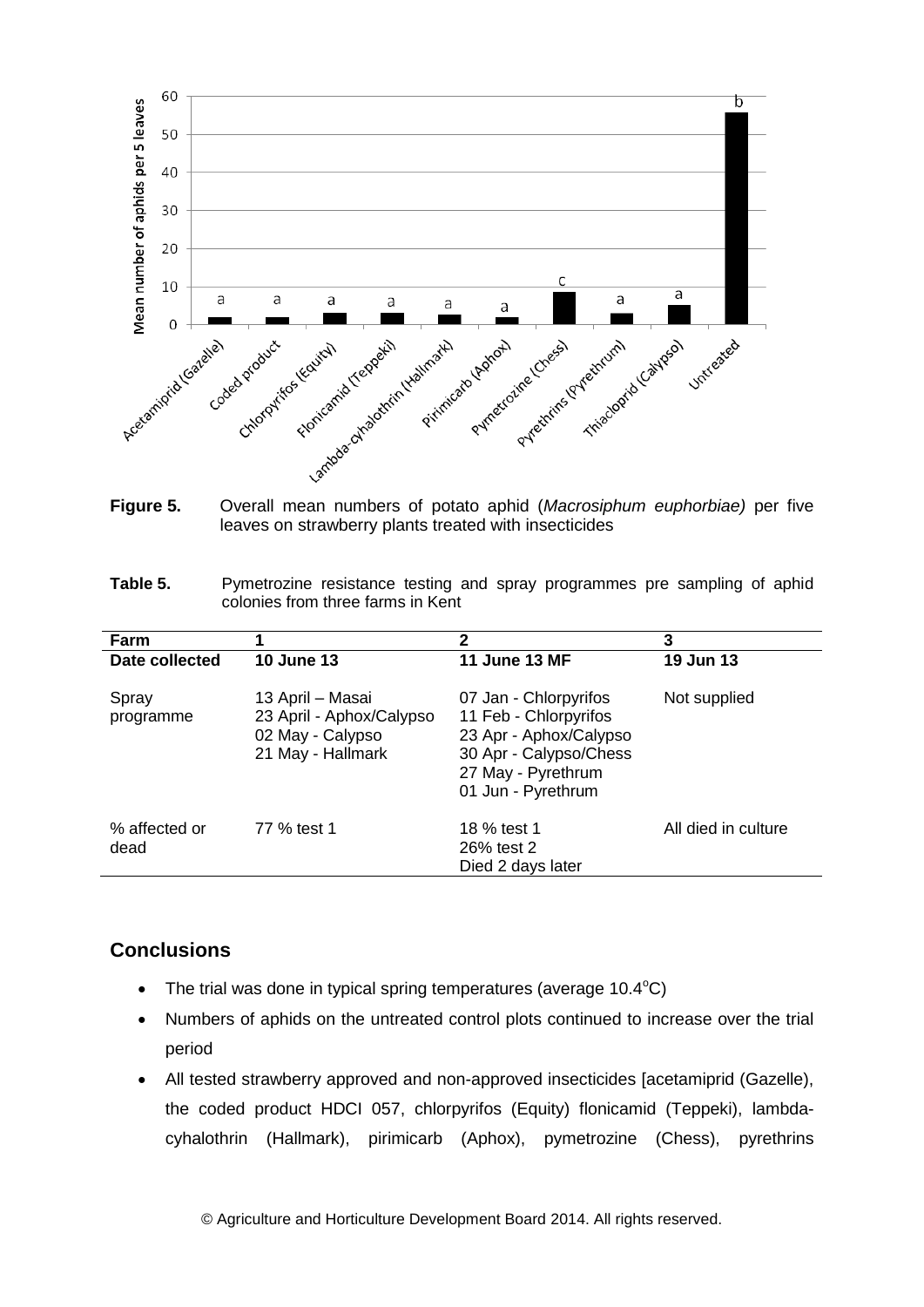(Pyrethrum), thiacloprid (Calypso)] reduced the numbers of aphids on the strawberry plants by at least 80%

- By the end of the trial (10 May) no aphids were found on plants that had been treated with Gazelle, the coded product, Hallmark, Pirimicarb or Pyrethrins
- Chess was less effective than all the other treatments at reducing aphid numbers
- There were no significant phytotoxic effects of the insecticide applications on the plants
- Resistance testing indicated that some populations of *M. euphorbiae* may be able to survive starvation caused by pymetrozine (Chess), but more sampling is needed to confirm this and how widespread it may be

# **Future work**

The objectives for years 2 and 3 as set out in the original proposal are:

- Objective 2. Compare the most efficacious insecticide at different temperatures to determine the effects that climate has on the product's performance (Yr 2)
- Objective 3. Determine if control can be improved with the addition of adjuvants and/or two way mixes of insecticides.

# **Acknowledgements**

We are grateful to Gary Saunders and his team for the erection and maintenance of the polytunnel and husbandry of the plants. We would also like to thank Matteo Maltese, Bethan Shaw, Claudia Carvalho and Zsuzsanna Hajdu of EMR, who assisted with the spraying, sampling and aphid counts.

# **References**

Alford D.V., 1984. *A colour atlas of fruit pests*. Wolfe Publishing Ltd., London, 105.

- Fitzgerald J., 2004. Laboratory bioassays and field evaluation of insecticides for the control of *Anthonomus rubi, Lygus rugulipennis* and *Chaetosiphon fragaefolii*, and effects on beneficial species, in UK strawberry production. *Crop Protection*, 23, 801-809.
- Hagen K.S. & R. van den Bosch, 1968. Impact of pathogens, parasites, and predators on aphids. *Ann. Rev. Ent*. 13: 325-84.

HortLINK Minimising pesticide residues in strawberry through integrated pest, disease and